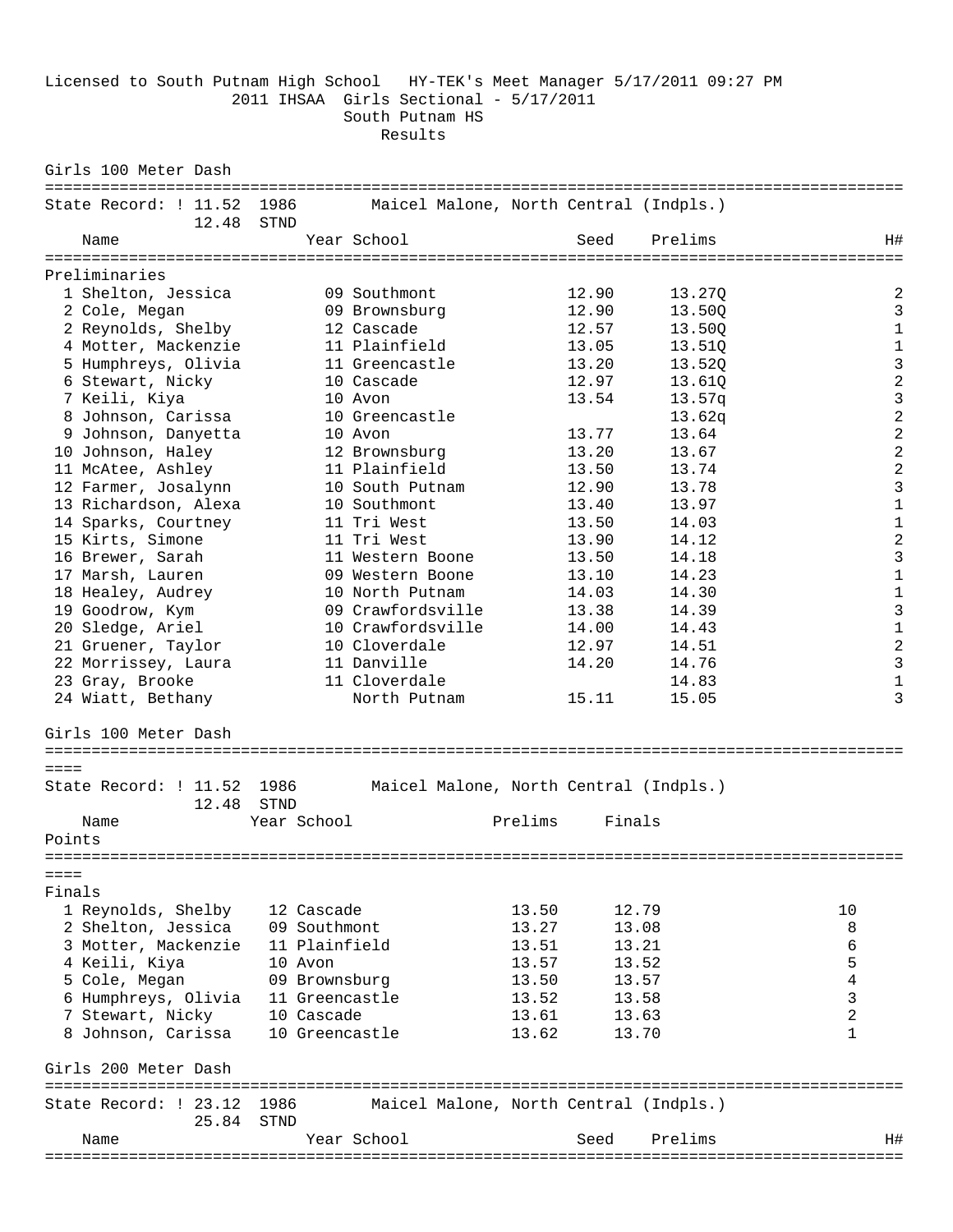| Preliminaries                         |              |                   |         |                                        |        |                |                |
|---------------------------------------|--------------|-------------------|---------|----------------------------------------|--------|----------------|----------------|
| 1 Goduto, Veronica                    |              | 11 Brownsburg     |         | 27.80                                  | 27.34Q |                | 1              |
| 2 Shelton, Jessica                    |              | 09 Southmont      |         | 27.60                                  | 27.410 |                | $\sqrt{2}$     |
| 3 Keili, Kiya                         |              | 10 Avon           |         | 27.40                                  | 27.60Q |                | $\mathfrak{Z}$ |
| 4 Motter, Mackenzie                   |              | 11 Plainfield     |         | 26.65                                  | 27.440 |                | $\mathbf 1$    |
| 5 Reynolds, Shelby                    |              | 12 Cascade        |         | 26.70                                  | 27.45Q |                | $\sqrt{2}$     |
| 6 Akinribade, Florence                |              | 10 Brownsburg     |         | 27.80                                  | 27.90Q |                | $\mathbf{3}$   |
| 7 Birt, Kara                          |              | 11 Greencastle    |         | 27.73                                  | 27.88q |                | $\sqrt{2}$     |
| 8 Davies, Erika                       |              | 11 Greencastle    |         | 27.69                                  | 27.97q |                | $\mathbf 1$    |
| 9 Clossin, Heidi                      |              | 09 Plainfield     |         | 28.35                                  | 27.99  |                | $\sqrt{2}$     |
| 10 Lightner, Jordan                   |              | 10 Tri West       |         | 27.50                                  | 28.30  |                | $\mathsf{3}$   |
| 11 Tipton, Genisha                    |              | 11 Avon           |         |                                        | 28.35  |                | $\sqrt{2}$     |
| 12 Farmer, Josalynn                   |              | 10 South Putnam   |         | 28.00                                  | 28.77  |                | $\mathbf{3}$   |
| 13 Harris, Shelby                     |              | 12 Southmont      |         | 28.50                                  | 29.17  |                | $\mathbf 1$    |
| 14 Brewer, Sarah                      |              | 11 Western Boone  |         | 28.60                                  | 29.30  |                | 3              |
|                                       |              | 11 Cascade        |         | 28.40                                  | 29.31  |                | $\mathbf 1$    |
| 15 Ott, Paxton                        |              |                   |         |                                        |        |                | $\overline{2}$ |
| 16 Marsh, Lauren                      |              | 09 Western Boone  |         | 28.30                                  | 29.32  |                |                |
| 17 Goodrow, Kym                       |              | 09 Crawfordsville |         | 29.24                                  | 30.31  |                | $\sqrt{2}$     |
| 18 Booth, Rebecca                     |              | North Putnam      |         | 30.15                                  | 30.79  |                | $\sqrt{2}$     |
| 19 Sinks, Dakota                      |              | 10 Cloverdale     |         | 28.56                                  | 30.84  |                | $\mathbf{3}$   |
| 20 Stinson, Stacey                    |              | 12 North Putnam   |         | 29.33                                  | 31.19  |                | $\mathbf 1$    |
| 21 Hampton, Hollie                    |              | 11 Crawfordsville |         | 31.00                                  | 31.54  |                | $\mathfrak{Z}$ |
| 22 Devellen, Samantha                 |              | 09 Cloverdale     |         | 30.65                                  | 32.28  |                | $\mathbf{1}$   |
| Girls 200 Meter Dash                  |              |                   |         |                                        |        |                |                |
| $=$ $=$ $=$ $=$                       |              |                   |         |                                        |        |                |                |
| State Record: ! 23.12<br>25.84        | 1986<br>STND |                   |         | Maicel Malone, North Central (Indpls.) |        |                |                |
| Name                                  |              | Year School       | Prelims | Finals                                 |        |                |                |
| Points                                |              |                   |         |                                        |        |                |                |
|                                       |              |                   |         |                                        |        |                |                |
| $=$ $=$ $=$ $=$                       |              |                   |         |                                        |        |                |                |
| Finals                                |              |                   |         |                                        |        |                |                |
| 1 Reynolds, Shelby                    |              | 12 Cascade        | 27.45   | 26.72                                  |        | 10             |                |
| 2 Motter, Mackenzie                   |              | 11 Plainfield     | 27.44   | 26.85                                  |        | 8              |                |
| 3 Goduto, Veronica                    |              | 11 Brownsburg     | 27.34   | 26.95                                  |        |                | 6              |
| 4 Shelton, Jessica                    |              | 09 Southmont      | 27.41   | 27.15                                  |        |                | 5              |
| 5 Birt, Kara                          |              | 11 Greencastle    | 27.88   | 27.86                                  |        |                | 4              |
| 6 Davies, Erika                       |              | 11 Greencastle    | 27.97   | 27.92                                  |        |                | 3              |
| 7 Keili, Kiya                         |              | 10 Avon           | 27.60   | 27.96                                  |        |                | $\overline{c}$ |
| 8 Akinribade, Floren 10 Brownsburg    |              |                   | 27.90   | 27.97                                  |        | $\mathbf{1}$   |                |
|                                       |              |                   |         |                                        |        |                |                |
| Girls 400 Meter Dash                  |              |                   |         |                                        |        |                |                |
| =======                               |              |                   |         |                                        |        |                |                |
| State Record: ! 52.42                 | 1986         |                   |         | Maicel Malone, North Central (Indpls.) |        |                |                |
| 57.72                                 |              |                   |         |                                        |        |                |                |
|                                       | STND         |                   |         |                                        |        |                |                |
| Name                                  |              | Year School       | Seed    | Finals                                 |        |                | H#             |
| Points                                |              |                   |         |                                        |        |                |                |
|                                       |              |                   |         |                                        |        |                |                |
| =======                               |              |                   |         |                                        |        |                |                |
| 1 Gaerke, Kirsten                     |              | 12 Brownsburg     | 59.30   | 59.73                                  |        | 3              | 10             |
| 2 Goduto, Veronica                    |              | 11 Brownsburg     | 1:00.00 | 1:00.33                                |        | 3              | 8              |
| 3 Lucas, Rachel                       |              | 12 Avon           |         | 1:01.20                                |        | $\mathbf{3}$   | 6              |
| 4 Heidorn, Taylor                     |              | 12 Avon           | 1:00.32 | 1:02.56                                |        | 3              | 5              |
| 5 Charles, Lena                       |              | 09 Plainfield     | 1:03.40 | 1:03.88                                |        | 2              | 4              |
| 6 Oetken, Mariah                      |              | 11 Cloverdale     | 1:02.01 | 1:04.53                                |        | 3              | $\mathbf{3}$   |
| 7 Prichard, Mary                      |              | 12 Plainfield     | 1:03.90 | 1:05.19                                |        | $\overline{c}$ | $\overline{c}$ |
| 8 Rose, Carissa                       |              | 12 Tri West       | 1:02.50 | 1:05.63                                |        | $\mathsf{3}$   | $\mathbf{1}$   |
| 9 Davies, Erika                       |              | 11 Greencastle    | 1:02.90 | 1:05.92                                |        | $\mathbf{2}$   |                |
| 10 Cheatham, Kimberly 09 South Putnam |              |                   | 1:07.00 | 1:07.41                                |        | $\sqrt{2}$     |                |
| 11 Raby, Latessa                      |              | 09 Western Boone  | 1:09.50 | 1:08.11                                |        | $\mathbf{1}$   |                |
|                                       |              |                   |         |                                        |        |                |                |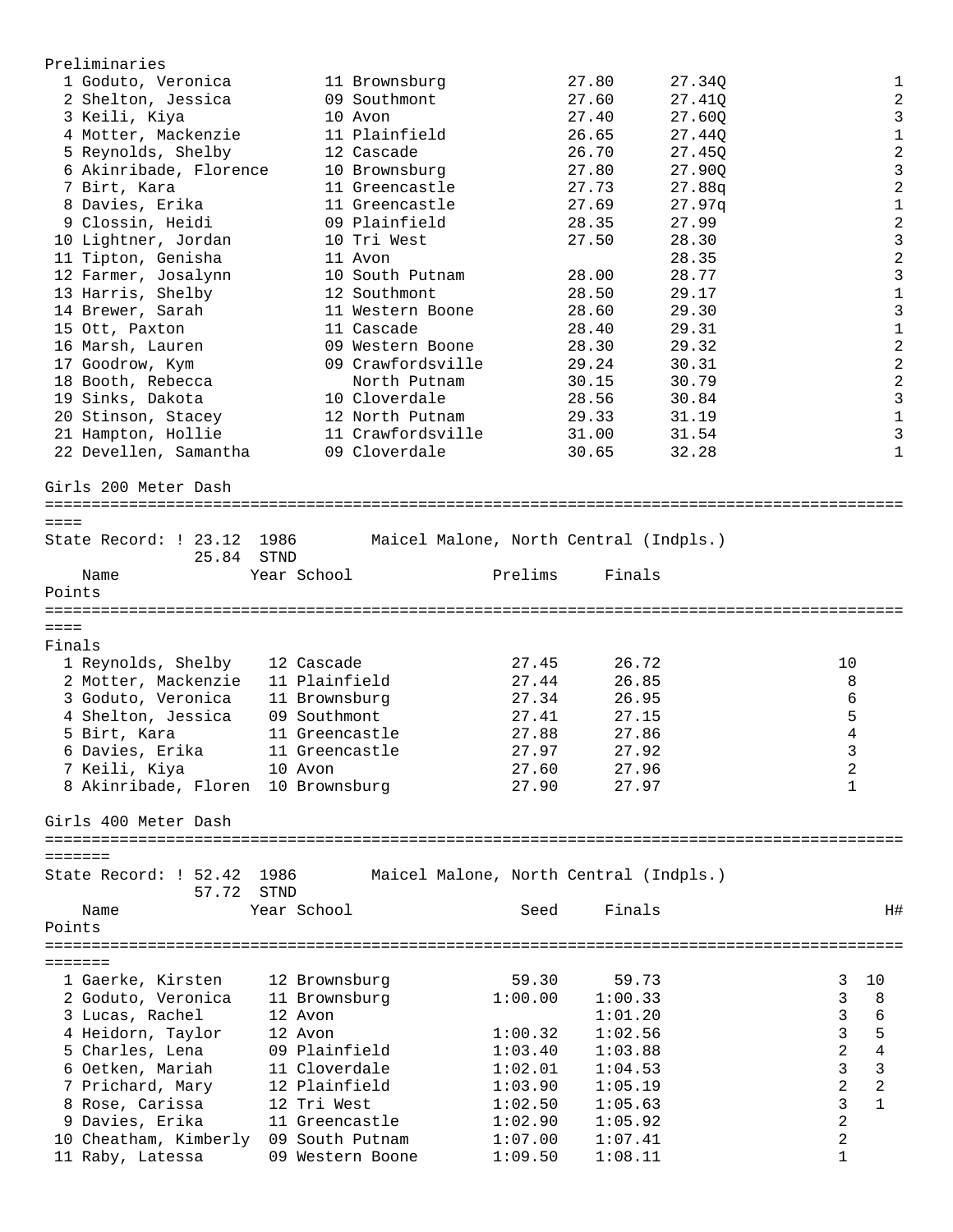|                 | 12 Matthews, Brooke                     | 10 North Putnam   | 1:13.00                      | 1:13.31        | $\mathbf 1$             |
|-----------------|-----------------------------------------|-------------------|------------------------------|----------------|-------------------------|
|                 | 13 Vauters, Rylie                       | 09 Cloverdale     | 1:11.00                      | 1:14.85        | $\mathbf 1$             |
|                 | 14 McGee, Taylor                        | 10 Western Boone  | 1:10.00                      | 1:15.32        | 1                       |
|                 | 15 Jones, Sarah                         | 09 South Putnam   |                              | 1:15.42        | 1                       |
|                 | 16 Blackford, Kym                       | 11 Crawfordsville | 1:16.00                      | 1:18.17        | 1                       |
|                 | 17 Mitton, Madeline                     | 10 Crawfordsville | 1:26.00                      | 1:28.78        | $\mathbf 1$             |
|                 | 18 Bailey, Briana                       |                   |                              |                | $\mathbf 1$             |
|                 |                                         | 09 Danville       | 1:16.00                      | 1:32.43        |                         |
|                 | Girls 800 Meter Run                     |                   |                              |                |                         |
|                 |                                         |                   |                              |                |                         |
| $=$ $=$ $=$     |                                         |                   |                              |                |                         |
|                 | State Record: ! 2:09.82<br>2:17.82      | 2003<br>STND      | Temeka Kincy, Lawrence North |                |                         |
|                 | Name                                    | Year School       | Seed                         | Finals         |                         |
| Points          |                                         |                   |                              |                |                         |
|                 |                                         |                   |                              |                |                         |
| $== == =$       |                                         |                   |                              |                |                         |
|                 | 1 Weatherford, Colle 10 Greencastle     |                   | 2:22.51                      | $2:16.70$ STND | 10                      |
|                 | 2 Bess, Laura                           | 11 Brownsburg     | 2:18.00                      | 2:20.06        | 8                       |
|                 | 3 Webster, Madelyn                      | 12 Brownsburg     | 2:18.00                      | 2:20.77        | 6                       |
|                 |                                         | 12 Danville       |                              | 2:23.08        |                         |
|                 | 4 Callahan, Lauren                      |                   | 2:33.00                      |                | 5                       |
|                 | 5 Lippencott, Kylie                     | 12 Southmont      | 2:28.00                      | 2:27.17        | 4                       |
|                 | 6 Gill, Emily                           | 11 Greencastle    | 2:32.64                      | 2:29.78        | 3                       |
|                 | 7 Monnett, Claudia                      | 10 Cloverdale     | 2:41.00                      | 2:34.81        | 2                       |
|                 | 8 Nally, Amillia                        | 10 Cloverdale     | 2:38.00                      | 2:37.42        | $\mathbf{1}$            |
|                 | 9 Davis, Brittany                       | 09 Plainfield     | 2:37.45                      | 2:38.33        |                         |
|                 | 10 Nichols, Aubrey                      | 09 South Putnam   | 2:40.00                      | 2:39.58        |                         |
|                 | -- Collins, Victoria                    | 10 Avon           | 2:33.76                      | ΝT             |                         |
|                 | -- Leep, Emma                           | 10 Tri West       | 2:55.00                      | ΝT             |                         |
|                 | -- Davis, Bailey                        | 12 Southmont      | 2:42.00                      | ΝT             |                         |
|                 | -- Baxter, Madison                      | 11 Western Boone  | 2:42.00                      | NΤ             |                         |
|                 | -- Cline, Kayla                         | 11 Western Boone  | 3:00.00                      | NΤ             |                         |
|                 | -- Stroup, Hannah                       | 12 Tri West       | 2:39.00                      | ΝT             |                         |
|                 | -- Buchanan, Kristina 12 Cascade        |                   | 3:06.00                      |                |                         |
|                 |                                         |                   |                              | ΝT             |                         |
|                 | -- Reed, Kennedy                        | 09 Avon           | 2:33.70                      | ΝT             |                         |
|                 | -- McBride, Valentina 10 Danville       |                   | 2:49.00                      | ΝT             |                         |
|                 | -- Guinter, Emily                       | 10 Crawfordsville | 3:00.00                      | ΝT             |                         |
|                 | -- Melton, Bethany                      | 11 Cascade        | 2:48.00                      | ΝT             |                         |
|                 | -- Justus, Amy                          | 11 Plainfield     | 2:29.70                      | ΝT             |                         |
|                 | -- High, Whitney                        | 12 North Putnam   | 2:27.00                      | ΝT             |                         |
|                 | Girls 1600 Meter Run                    |                   |                              |                |                         |
|                 |                                         |                   |                              |                |                         |
|                 |                                         |                   |                              |                |                         |
| $== == =$       |                                         |                   |                              |                |                         |
|                 | State Record: ! 4:49.38 2003<br>5:09.49 | STND              | Katie Harrington, Carmel     |                |                         |
|                 |                                         |                   |                              |                |                         |
|                 | Name                                    | Year School       | Seed                         | Finals         |                         |
| Points          |                                         |                   |                              |                |                         |
|                 |                                         |                   |                              |                |                         |
| $=$ $=$ $=$ $=$ |                                         |                   |                              |                |                         |
|                 | 1 Bess, Laura                           | 11 Brownsburg     | 5:09.00                      | 5:13.42        | 10                      |
|                 | 2 Lippencott, Kylie                     | 12 Southmont      | 5:33.00                      | 5:22.56        | 8                       |
|                 | 3 Webster, Madelyn                      | 12 Brownsburg     | 5:09.00                      | 5:24.90        | 6                       |
|                 | 4 Smith, Taylor                         | 11 Avon           | 5:32.05                      | 5:26.43        | 5                       |
|                 | 5 Hussey, Sarah                         | 11 Tri West       | 5:39.00                      | 5:33.97        | $\overline{\mathbf{4}}$ |
|                 | 6 Olinger, Brynn                        | 10 Plainfield     | 5:34.75                      | 5:36.78        | $\mathsf 3$             |
|                 | 7 Taivalkoski, Marke 11 Plainfield      |                   | 5:46.65                      | 5:39.91        | 2                       |
|                 | 8 Reed, Kennedy                         | 09 Avon           | 5:32.33                      | 5:42.98        | 1                       |
|                 | -- McCalley, Sydney                     | 10 Tri West       | 6:05.00                      | ΝT             |                         |
|                 | Stephenson, Paxton 12 North Putnam      |                   | 5:57.00                      | ΝT             |                         |
|                 |                                         | 09 Southmont      |                              |                |                         |
|                 | Cox, Emily                              |                   | 6:16.00                      | ΝT             |                         |
|                 | -- Glaze, Mallory                       | 09 South Putnam   | 5:55.00                      | ΝT             |                         |
|                 | -- Knecht, Wilda                        | 10 Western Boone  | 5:58.00                      | ΝT             |                         |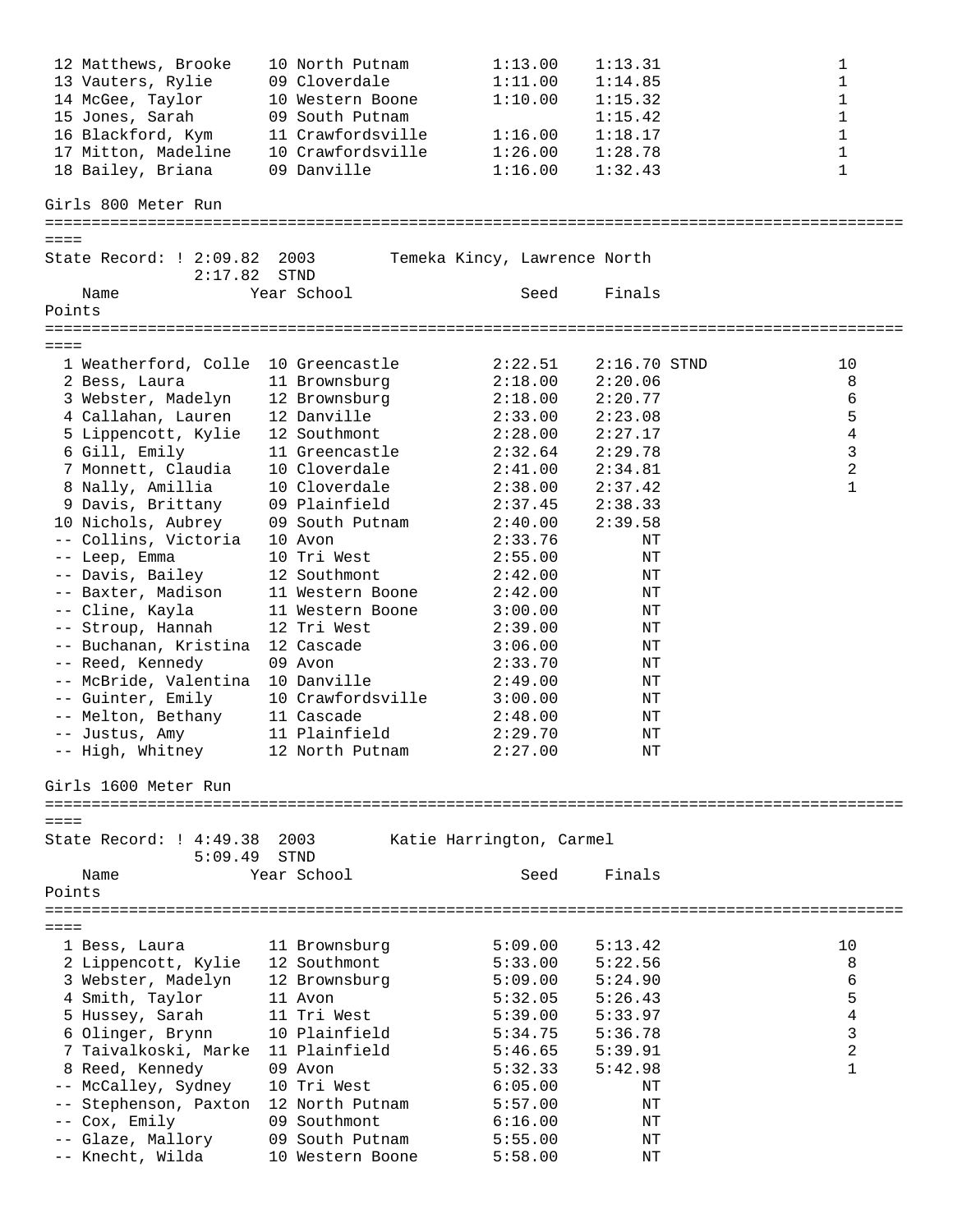| -- Hayden, Hannah                     | 09 Western Boone              | 6:48.00               | ΝT       |         |                  |
|---------------------------------------|-------------------------------|-----------------------|----------|---------|------------------|
| -- Cox, Kaelynn                       | 10 South Putnam               |                       | ΝT       |         |                  |
| -- Newcomer, Megan                    | 10 Danville                   | 6:05.00               | ΝT       |         |                  |
| -- Eisenhart, Lauren                  | 11 Danville                   | 6:22.00               | ΝT       |         |                  |
| -- Nally, Amillia                     | 10 Cloverdale                 | 5:47.00               | ΝT       |         |                  |
| -- Frederick, Megan                   | 09 Cascade                    | 6:19.00               | ΝT       |         |                  |
| -- Musson, Kailani                    | 12 Cascade                    | 6:15.00               | ΝT       |         |                  |
|                                       |                               |                       |          |         |                  |
| -- Stoffregen, Alexan                 | 09 Greencastle                |                       | ΝT       |         |                  |
| -- Cash, Kayla                        | 10 Greencastle                | 5:51.15               | ΝT       |         |                  |
| -- High, Whitney                      | 12 North Putnam               | 6:30.00               | ΝT       |         |                  |
| -- Reed, Makalah                      | 09 Cloverdale                 | 7:47.00               | ΝT       |         |                  |
| -- Guinter, Emily                     | 10 Crawfordsville             | 6:29.00               | ΝT       |         |                  |
| Girls 3200 Meter Run                  |                               |                       |          |         |                  |
|                                       |                               |                       |          |         |                  |
| ====<br>State Record: ! 10:24.29 1996 |                               | Amy Yoder, East Noble |          |         |                  |
| 11:19.95                              | STND                          |                       |          |         |                  |
| Name                                  | Year School                   | Seed                  | Finals   |         |                  |
| Points                                |                               |                       |          |         |                  |
|                                       |                               |                       |          |         |                  |
| $== == =$                             |                               |                       |          |         |                  |
| 1 Lesko, Sydney                       | 11 Brownsburg                 | 11:13.54              | 11:36.00 |         | 10               |
| 2 Gaerke, Kyra-Jo                     | 10 Brownsburg                 | 12:00.00              | 12:00.36 |         | 8                |
| 3 McNealy, Jesse                      | 11 Avon                       | 12:24.68              | 12:02.42 |         | 6                |
| 4 Hussey, Sarah                       | 11 Tri West                   | 12:25.00              | 12:06.24 |         | 5                |
|                                       | 10 Plainfield                 | 12:05.85              | 12:15.45 |         | $\overline{4}$   |
| 5 Olinger, Brynn                      |                               |                       |          |         |                  |
| 6 Taivalkoski, Marke                  | 11 Plainfield                 | 12:31.45              | 12:26.16 |         | 3                |
| 7 Smith, Taylor                       | 11 Avon                       | 12:26.00              | 12:51.38 |         | 2                |
| 8 Knecht, Wilda                       | 10 Western Boone              | 13:13.00              | 13:02.69 |         | $\mathbf 1$      |
| -- Overpeck, Rachel                   | 09 Rockville                  | 14:20.00              | ΝT       |         |                  |
| -- Stephenson, Paxton                 | 12 North Putnam               | 13:00.00              | ΝT       |         |                  |
| -- Fouty, Madison                     | 12 Southmont                  | 13:49.00              | ΝT       |         |                  |
| -- Gall, Emily                        | 12 Western Boone              | 15:50.00              | ΝT       |         |                  |
|                                       |                               |                       |          |         |                  |
| -- Cox, Emily                         | 09 Southmont                  | 13:32.00              | ΝT       |         |                  |
| -- Power, Sarah                       | 10 Danville                   | 14:07.00              | ΝT       |         |                  |
| -- Monnett, Claudia                   | 10 Cloverdale                 | 13:40.00              | ΝT       |         |                  |
| -- Frederick, Megan                   | 09 Cascade                    | 14:01.00              | ΝT       |         |                  |
| -- Musson, Kailani                    | 12 Cascade                    | 14:04.00              | ΝT       |         |                  |
| -- Haynes, Megan                      | 09 Greencastle                | 13:10.00              | ΝT       |         |                  |
| -- Douglas, Katie                     | 10 North Putnam               | 12:55.00              | ΝT       |         |                  |
|                                       |                               |                       |          |         |                  |
| -- Routh, Ashley 11 Cloverdale        |                               | 14:51.00              | ΝT       |         |                  |
| -- Fear, Faith                        | 12 Greencastle                |                       | ΝT       |         |                  |
| Girls 100 Meter Hurdles               |                               |                       |          |         |                  |
|                                       |                               |                       |          |         |                  |
| State Record: ! 13.95 2005            | Vanneisha Ivy, Muncie Central |                       |          |         |                  |
| 15.15 STND                            |                               |                       |          |         |                  |
| Name                                  | Year School                   |                       | Seed     | Prelims | H#               |
|                                       |                               |                       |          |         |                  |
| Preliminaries                         |                               |                       |          |         |                  |
| 1 Ncube, Sibong                       | 10 Brownsburg                 |                       | 15.50    | 16.06Q  | 1                |
| 2 Price, Kara                         | 11 Southmont                  |                       | 16.00    | 16.10Q  | $\overline{a}$   |
| 3 Rose, Carissa                       | 12 Tri West                   |                       | 16.50    | 17.02Q  | $\mathbf{3}$     |
| 4 Gould, Chelsea                      | 09 Danville                   |                       | 16.80    | 16.96Q  | $\mathbf 1$      |
| 5 Gruener, Taylor                     | 10 Cloverdale                 |                       | 16.62    | 16.97Q  | $\boldsymbol{2}$ |
|                                       |                               |                       |          |         |                  |
| 6 Gray, Brooke                        | 11 Cloverdale                 |                       | 16.34    | 17.04Q  | $\mathfrak{Z}$   |
| 7 Mercer, Kristin                     | 12 Plainfield                 |                       | 17.10    | 17.15q  | $\mathbf 1$      |
| 8 Tate, Sara                          | 12 Brownsburg                 |                       | 16.74    | 17.29q  | 3                |
| 9 Mitchell, Baylee                    | 09 Western Boone              |                       | 17.10    | 17.58   | $\mathsf 3$      |
| 10 Diaz, Siarra                       | 10 Avon                       |                       | 17.62    | 17.59   | $\mathfrak{Z}$   |
| 11 Berninger, Morgan                  | 11 Southmont                  |                       | 17.40    | 17.67   | $\mathbf 1$      |
| 12 Lazaro, Keanna                     | 10 Tri West                   |                       | 17.50    | 17.84   | 1                |
|                                       |                               |                       |          |         |                  |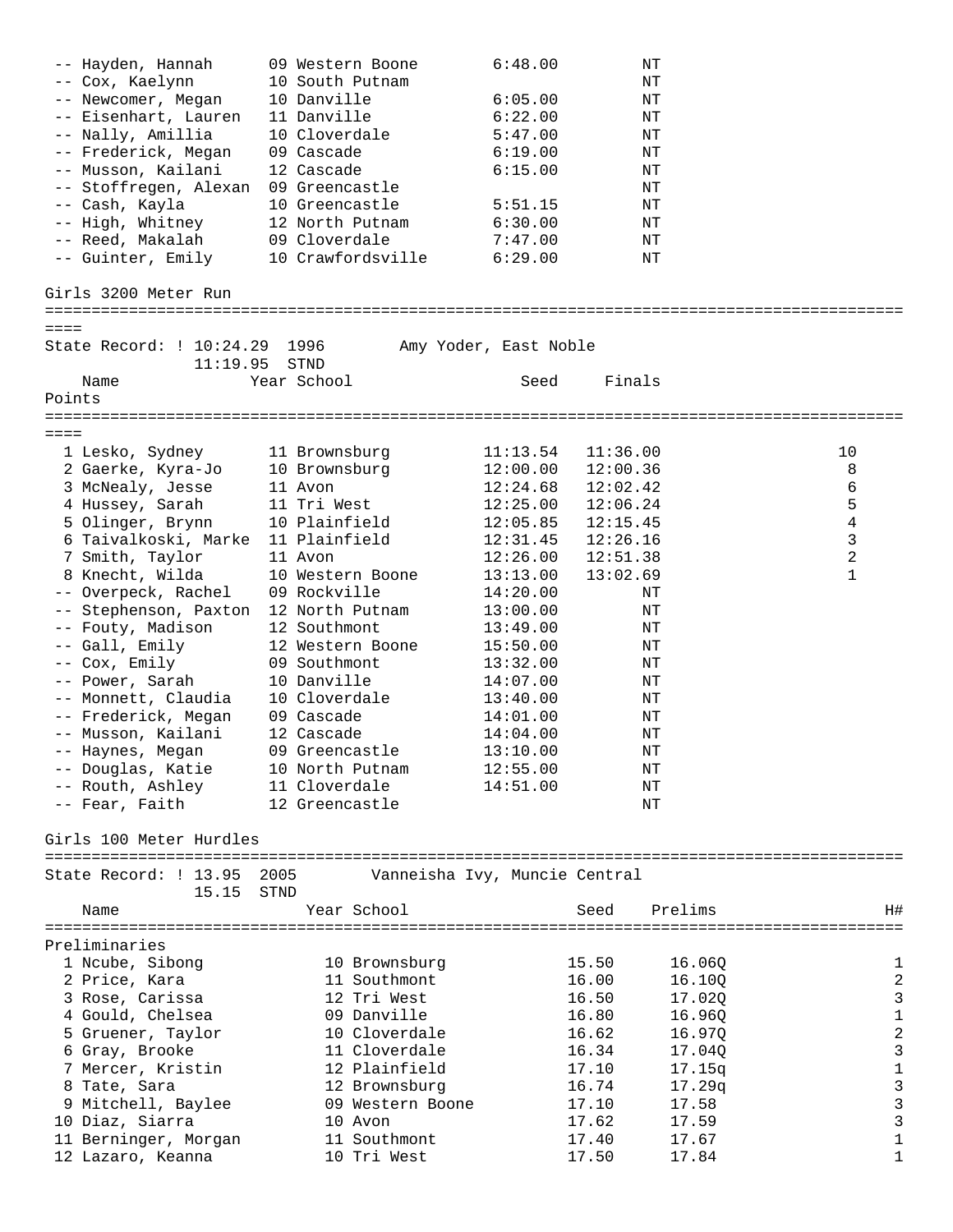13 Crawley, Emily 11 Greencastle 17.51 18.14 2 14 Chastain, Miranda 10 Cascade 17.44 18.15 2 15 Bradshaw, Blaire 11 Avon 18.77 2 16 Lynch, Alli 10 Plainfield 18.20 19.02 3 17 Plummer, Brooke 10 Greencastle 18.94 19.43 1 18 Cheatham, Sarah 11 South Putnam 17.00 19.84 2 19 Marsteller, Madison 11 South Putnam 19.00 20.30 1 20 Jones, Sara 09 Crawfordsville 20.47 21.18 2 21 Rohr, Emily 09 Rockville 20.10 21.44 2 22 Robinson, Megan 12 North Putnam 22.00 22.10 1 23 Matthews, Brooke 10 North Putnam 21.37 23.99 3 Girls 100 Meter Hurdles ============================================================================================ ==== State Record: ! 13.95 2005 Vanneisha Ivy, Muncie Central 15.15 STND Name Year School **Prelims** Finals Points ============================================================================================  $=$ Finals 1 Ncube, Sibong 10 Brownsburg 16.06 15.61 10 2 Price, Kara 11 Southmont 16.10 16.51 8 3 Mercer, Kristin 12 Plainfield 17.15 16.71 6 4 Rose, Carissa 12 Tri West 17.02 17.05 5 5 Gould, Chelsea 09 Danville 16.96 17.14 4 6 Gray, Brooke 11 Cloverdale 17.04 17.21 3 7 Gruener, Taylor 10 Cloverdale 16.97 17.41 2 8 Tate, Sara 12 Brownsburg 17.29 17.80 1 Girls 300 Meter Hurdles ============================================================================================ ======= State Record: ! 42.51 1987 Deb Sauers, Columbia City 46.05 STND Name Year School Seed Finals Points ============================================================================================ ======= 1 Crawley, Emily 11 Greencastle 49.54 49.07 3 10 2 Diaz, Siarra 10 Avon 50.48 49.27 3 8 3 Cokain, Audra 12 Avon 49.87 49.34 3 6 4 Devney, Kerry 11 Brownsburg 49.00 49.67 3 5 5 Norris, Allie 12 Southmont 49.50 50.27 3 4 6 Gould, Chelsea 09 Danville 51.30 51.14 3 3 7 Stevens, Olivia 10 Danville 51.47 51.21 2 2 8 Schafer, Jolori 09 Brownsburg 50.90 51.50 3 1 9 Hake, Samantha 11 Tri West 53.50 53.21 2 10 Fricker, Sara 11 Plainfield 52.05 53.38 31 2 11 Berninger, Morgan 11 Southmont 52.50 54.55 52.50 54.55 12 Chastain, Miranda 10 Cascade 56.44 54.88 54.88 2 13 Shrum, Sydney 10 Cloverdale 54.00 55.01 2 14 Farkass, Sylvia 09 Greencastle 57.26 1 15 Krietenstein, Anne 09 Plainfield 51.10 58.41 3 16 Cheatham, Sarah 11 South Putnam 157.00 58.86 1 17 Jones, Caitlin 109 Western Boone 54.30 59.35 59.35 18 Williams, Melodie 11 South Putnam 59.00 59.63 1 19 Sexton, Katherine 10 North Putnam 1:07.00 59.87 1 20 Land, Alexandria North Putnam 1:04.00 1:01.84 1

Girls 4x100 Meter Relay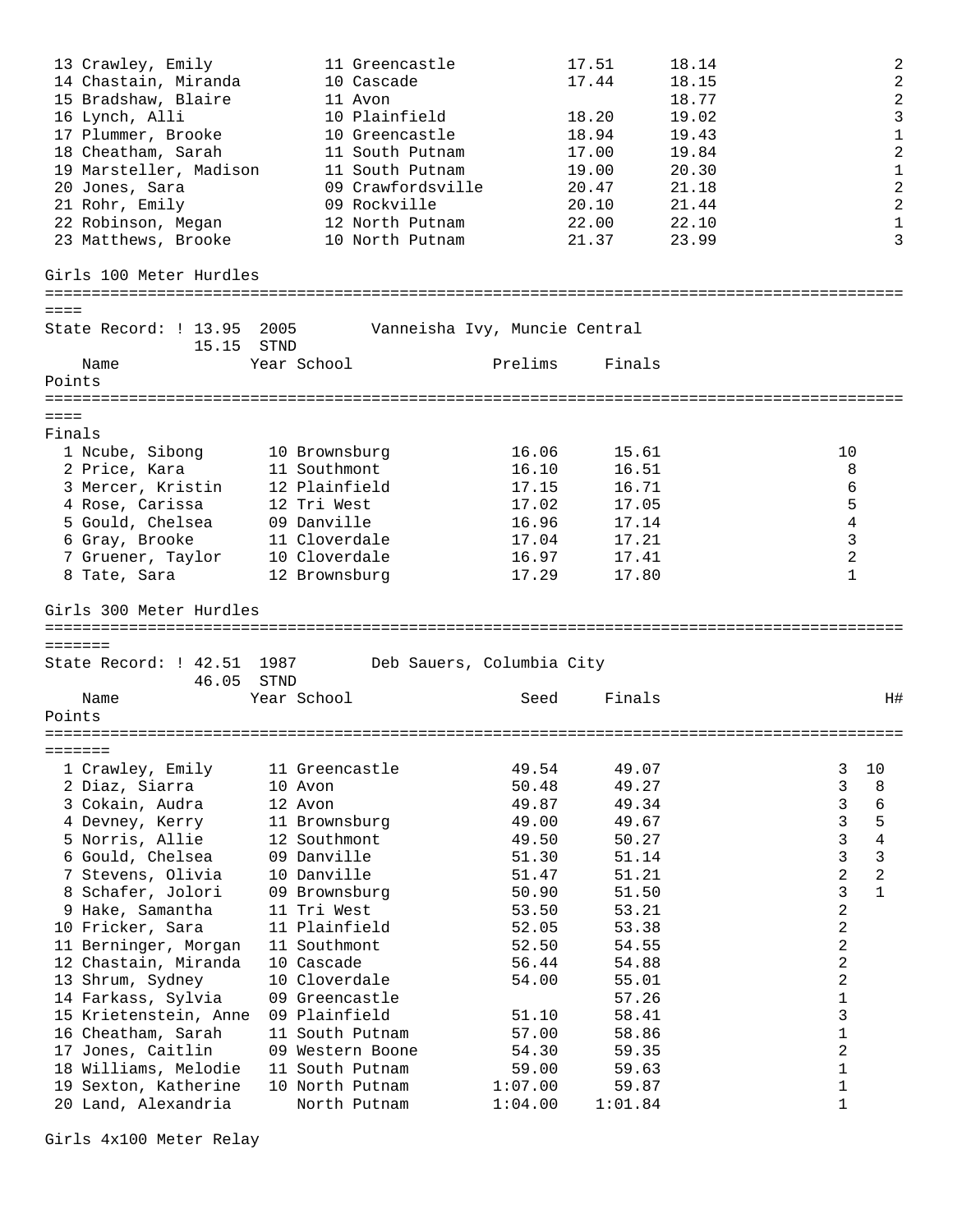| =======                                           |                                                                             |         |
|---------------------------------------------------|-----------------------------------------------------------------------------|---------|
| State Record: ! 45.75<br>2003                     | Fort Wayne Northrop, Fort Wayne Northrop<br>Adams, Rox, Carr, Robinson      |         |
| 48.81<br>STND                                     |                                                                             |         |
| School                                            | Finals<br>Seed                                                              | H#      |
| Points                                            |                                                                             |         |
|                                                   |                                                                             |         |
| =======                                           |                                                                             |         |
| 1 Plainfield<br>'' A '                            | 51.25<br>51.63                                                              | 2<br>10 |
| 1) McAtee, Ashley 11                              | 2) Clossin, Heidi 09                                                        |         |
| 3) Mercer, Kristin 12                             | 4) Motter, Mackenzie 11                                                     |         |
| 2 Greencastle 'A'                                 | 52.14<br>51.96                                                              | 2<br>8  |
| 1) Birt, Kara 11                                  | 2) Pickens, Paige 11                                                        |         |
| 3) Girton, Brittany 12                            | 4) Humphreys, Olivia 11                                                     |         |
| 3 Cascade 'A'                                     | 53.20<br>52.07                                                              | 2<br>6  |
| 1) Stewart, Nicky 10                              | 2) Ott, Paxton 11                                                           |         |
| 3) Berling, Kayla 12                              | 4) Reynolds, Shelby 12                                                      |         |
| 4 Brownsburg 'A'                                  | 52.54<br>51.40                                                              | 2<br>5  |
|                                                   | 2) Miller, Morgan 12                                                        |         |
| 1) Akinribade, Florence 10<br>3) Ncube, Sibong 10 | 4) Johnson, Haley 12                                                        |         |
|                                                   |                                                                             |         |
| 5 Avon 'A'                                        | 51.64<br>52.71                                                              | 2<br>4  |
| 1) Fahnbulleh, Jima 12                            | 2) Lebo, Abby 12                                                            |         |
| 3) Keili, Kiya 10                                 | 4) Johnson, Danyetta 10                                                     |         |
| 6 Western Boone 'A'                               | 54.60<br>54.24                                                              | 3<br>1  |
| 1) Mitchell, Baylee 09                            | 2) Raby, Latessa 09                                                         |         |
| 3) Marsh, Lauren 09                               | 4) Brewer, Sarah 11                                                         |         |
| 7 Danville 'A'                                    | 54.30<br>54.43                                                              | 2<br>2  |
| 1) Morrissey, Laura 11                            | 2) Gould, Chelsea 09                                                        |         |
| 3) Stevens, Olivia 10                             | 4) Andersen, Cheriece 11                                                    |         |
| 8 Southmont<br>'A'                                | 53.70<br>54.63                                                              | 2<br>1  |
| 1) Price, Kara 11                                 | 2) Berninger, Morgan 11                                                     |         |
| 3) Richardson, Alexa 10                           | 4) Harris, Shelby 12                                                        |         |
| 9 Tri West 'A'                                    | 52.50<br>54.73                                                              | 2       |
| 1) Kirts, Simone 11                               | 2) Lazaro, Keanna 10                                                        |         |
| 3) Sparks, Courtney 11                            | 4) Lightner, Jordan 10                                                      |         |
| 10 South Putnam 'A'                               | 55.00<br>55.80                                                              | 1       |
| 1) Doolin, Britany 10                             | 2) Baker, Briana 12                                                         |         |
| 3) Baker, Steffany 11                             | 4) Farmer, Josalynn 10                                                      |         |
| 5)                                                | 6) Hayes, Chauncey 11                                                       |         |
| 11 Cloverdale 'A'                                 | 55.29<br>56.67                                                              | 1       |
| 1) Gruener, Taylor 10                             | 2) Gray, Brooke 11                                                          |         |
| 3) Shrum, Sydney 10                               | 4) Sinks, Dakota 10                                                         |         |
| 12 North Putnam 'A'                               | 58.27<br>57.17                                                              | 1       |
| 1) Wiatt, Bethany                                 | 2) Booth, Rebecca                                                           |         |
| 3) Healey, Audrey 10                              | 4) Stinson, Stacey 12                                                       |         |
|                                                   |                                                                             |         |
| Girls 4x400 Meter Relay                           |                                                                             |         |
|                                                   |                                                                             |         |
| =======                                           |                                                                             |         |
| State Record: ! 3:47.89 2002                      | Fort Wayne Northrop, Fort Wayne Northrop<br>Robinson, Burnett, Carr, Elcock |         |
| $3:59.08$ STND                                    |                                                                             |         |
| School                                            | Finals<br>Seed                                                              | H#      |
| Points                                            |                                                                             |         |
|                                                   |                                                                             |         |
| =======                                           |                                                                             |         |
| 1 Brownsburg 'A'                                  | 4:05.00<br>4:06.85                                                          | 2<br>10 |
| 1) James, Rio 12                                  | 2) Goduto, Veronica 11                                                      |         |
| 3) Johnson, Haley 12                              | 4) Gaerke, Kirsten 12                                                       |         |
| 2 Avon 'A'                                        | 4:06.40<br>4:09.92                                                          | 2<br>8  |
| 1) Lucas, Rachel 12                               | 2) Heidorn, Taylor 12                                                       |         |
| 3) Reardon, Payton 09                             | 4) Tipton, Genisha 11                                                       |         |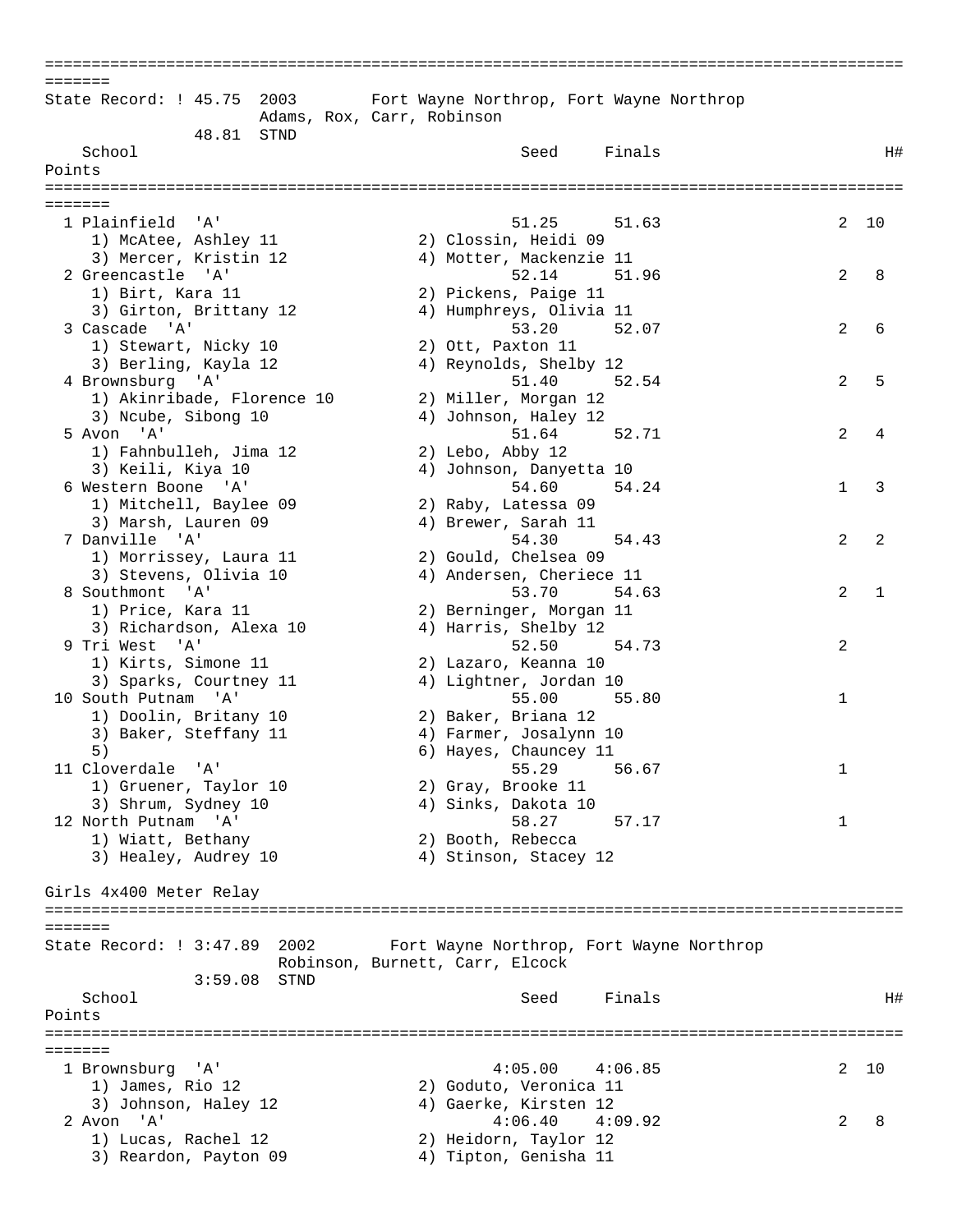|        | 3 Greencastle 'A'               | 4:19.00<br>4:11.42          | $\mathbf{2}$ | 6  |
|--------|---------------------------------|-----------------------------|--------------|----|
|        | 1) Gill, Emily 11               | 2) Crawley, Emily 11        |              |    |
|        | 3) Pickens, Paige 11            | 4) Weatherford, Colleen 10  |              |    |
|        | 4 Plainfield 'A'                | 4:12.75<br>4:13.66          | 2            | 5  |
|        | 1) Motter, Mackenzie 11         | 2) Justus, Amy 11           |              |    |
|        | 3) Prichard, Mary 12            | 4) Clossin, Heidi 09        |              |    |
|        | 5 Cascade 'A'                   | 4:32.00<br>4:19.93          | 2            | 4  |
|        | 1) Stewart, Nicky 10            | 2) Ott, Paxton 11           |              |    |
|        | 3) Chastain, Miranda 10         | 4) Berling, Kayla 12        |              |    |
|        | 6 Southmont 'A'                 | 4:28.00<br>4:23.40          | 2            | 3  |
|        | 1) Shelton, Jessica 09          | 2) Martin, Stephanie 11     |              |    |
|        | 3) Lippencott, Kylie 12         | 4) Norris, Allie 12         |              |    |
|        | 7 Danville 'A'                  | 4:29.00<br>4:26.04          | 2            | 2  |
|        | 1) Newcomer, Megan 10           | 2) Gould, Chelsea 09        |              |    |
|        | 3) Stevens, Olivia 10           | 4) Callahan, Lauren 12      |              |    |
|        | 8 Tri West 'A'                  | 4:35.00<br>4:32.48          | 2            | 1  |
|        | 1) Kirts, Simone 11             | 2) Hake, Samantha 11        |              |    |
|        | 3) Stroup, Hannah 12            | 4) Rose, Carissa 12         |              |    |
|        | 9 Rockville 'A'                 | 4:41.00<br>4:33.11          | 1            |    |
|        | 1) Donovan, Natalie 11          | 2) Lugar, Kaite 11          |              |    |
|        | 3) Pruitt, Madeline 09          | 4) McCain, Hallie 10        |              |    |
|        | 10 South Putnam 'A'             | 4:42.54<br>4:50.00          | 1            |    |
|        | 1) Albers, Makayla 10           | 2) McHugh, Katie 09         |              |    |
|        | 3) Nichols, Aubrey 09           | 4) Cheatham, Kimberly 09    |              |    |
|        |                                 | 4:45.34                     |              |    |
|        | 11 Western Boone 'A'            | 4:35.00                     | 1            |    |
|        | 1) Baxter, Madison 11           | 2) McGee, Taylor 10         |              |    |
|        | 3) Jones, Caitlin 09            | 4) Brewer, Sarah 11         |              |    |
|        | 12 Cloverdale 'A'               | $4:39.00$ $4:49.50$         | 1            |    |
|        | 1) Shrum, Sydney 10             | 2) Oetken, Mariah 11        |              |    |
|        | 3) Vauters, Rylie 09            | 4) Nally, Amillia 10        |              |    |
|        | 13 North Putnam 'A'             | 5:20.00<br>5:27.92          | 1            |    |
|        | 1) Matthews, Brooke 10          | 2) Sexton, Katherine 10     |              |    |
|        | 3) Stinson, Stacey 12           | 4) Volland, Lydia 11        |              |    |
|        | 5) Wolf, Autumn                 | 6) Wolfe, Jessica 11        |              |    |
|        | 14 Crawfordsville 'A'           | 5:20.00<br>5:29.92          | 1            |    |
|        | 1) Sledge, Ariel 10             | 2) Sells, Molly 10          |              |    |
|        | 3) Mitton, Madeline 10          | 4) Blackford, Kym 11        |              |    |
|        |                                 |                             |              |    |
|        | Girls 4x800 Meter Relay         |                             |              |    |
|        |                                 |                             |              |    |
|        | =======                         |                             |              |    |
|        | State Record: ! 9:03.77<br>2005 | Chesterton, Northridge      |              |    |
|        | Harvey, Peller, Bishel, Kehe    |                             |              |    |
|        | 9:31.70<br>STND                 |                             |              |    |
|        | School                          | Finals<br>Seed              |              | Η# |
| Points |                                 |                             |              |    |
|        |                                 |                             |              |    |
|        | =======                         |                             |              |    |
|        | 1 Brownsburg<br>' A '           | 9:26.18<br>$9:26.75$ STND   | 2            | 10 |
|        | 1) Gaerke, Kirsten 12           | 2) Bess, Laura 11           |              |    |
|        | 3) Lesko, Sydney 11             | 4) Webster, Madelyn 12      |              |    |
|        | 2 Greencastle 'A'               | 10:30.03<br>10:07.85        |              |    |
|        |                                 |                             | 2            | 8  |
|        | 1) Gill, Emily 11               | 2) Cash, Kayla 10           |              |    |
|        | 3) Stoffregen, Alexandra 09     | 4) Weatherford, Colleen 10  |              |    |
|        | 3 Plainfield 'A'                | 10:17.60<br>10:31.81        | 2            | 6  |
|        | 1) Olinger, Brynn 10            | 2) Taivalkoski, Markella 11 |              |    |
|        | 3) Simpson, Sydney 09           | 4) Justus, Amy 11           |              |    |
|        | 4 Danville 'A'                  | 11:04.00<br>10:38.56        | 2            | 5  |
|        | 1) Newcomer, Megan 10           | 2) McBride, Valentina 10    |              |    |
|        | 3) Eisenhart, Lauren 11         | 4) Callahan, Lauren 12      |              |    |
|        | 5 Avon 'A'                      | 10:16.38<br>11:02.81        | 2            | 4  |
|        | 1) Collins, Victoria 10         | 2) Guckenberger, Sydney 12  |              |    |
|        | 3) Kirchhoff, Katie 12          | 4) Heidorn, Taylor 12       |              |    |
|        |                                 |                             |              |    |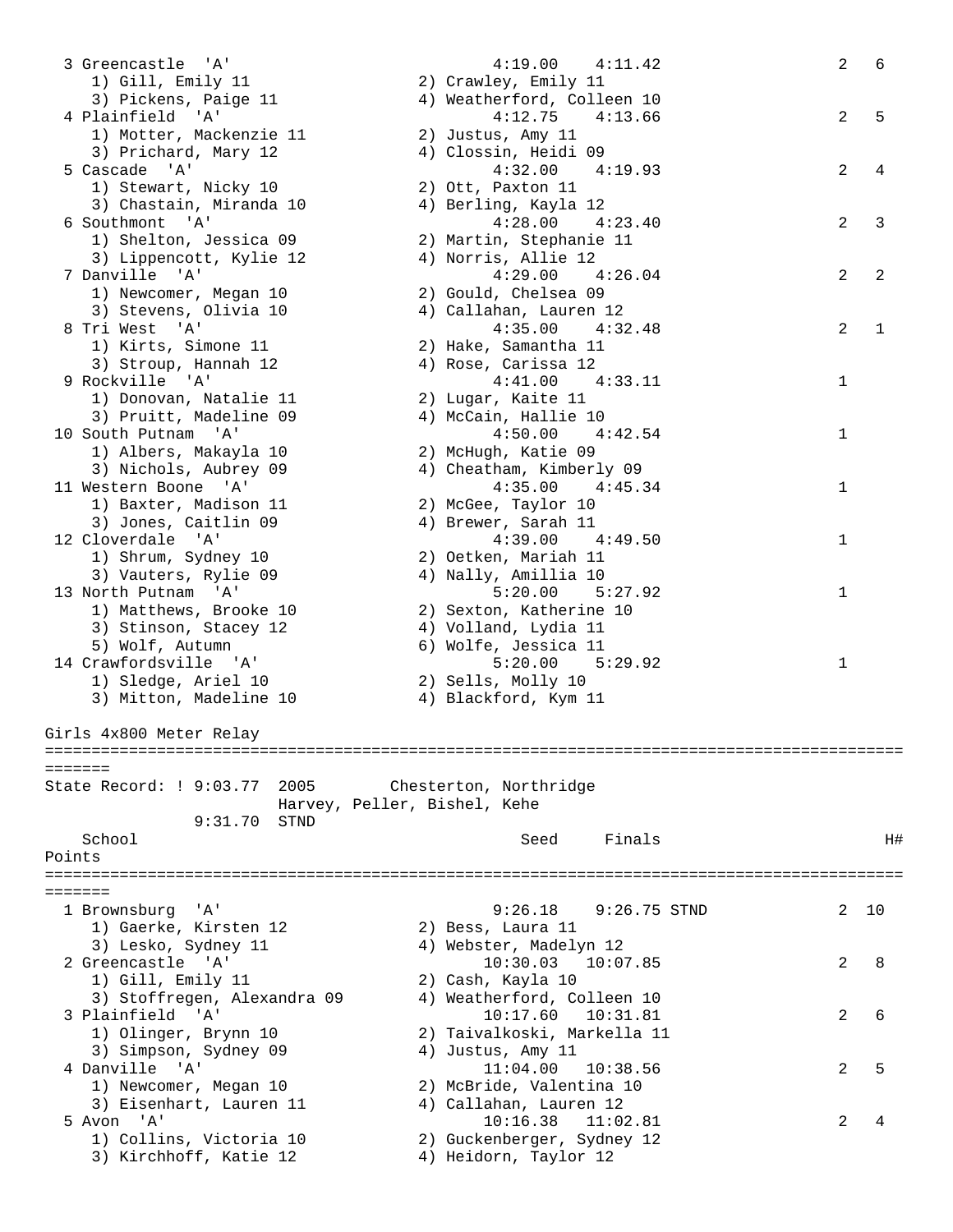6 Cloverdale 'A' 11:34.00 11:18.12 2 3 1) Monnett, Claudia 10 2) Manning, Angelica 10 3) Routh, Ashley 11 4) Nally, Amillia 10 7 Southmont 'A' 11:08.00 11:27.62 2 2 1) Davis, Bailey 12 2) Morris, Kayla 09 3) Fouty, Madison 12 4) Kinkead, Morgan 09 8 Rockville 'A' 12:30.00 11:32.91 1 1 1) Overpeck, Rachel 09 2) Donovan, Natalie 11 3) McCain, Hallie 10 (4) Lugar, Kaite 11 9 Western Boone 'A' 11:35.00 11:47.45 2 1) Baxter, Madison 11 2) Fuesting, Michaela 11 3) Cline, Kayla 11 (4) Knecht, Wilda 10 10 South Putnam 'A' 11:50.00 12:04.85 1 1) Albers, Makayla 10 2) McHugh, Alex 11 3) Jones, Sarah 09 4) Nichols, Aubrey 09 Girls High Jump ============================================================================================  $=$ State Record: ! 6-00 1985 Angela Bradburn, Norwell 5-04.50 STND Name Year School Seed Finals Points ============================================================================================  $=$ 1 Austin, Haley 12 Avon 5-04.00 5-03.00 10<br>
2 Oetken, Mariah 11 Cloverdale 5-01.00 5-02.00 8<br>
3 Rose, Carissa 12 Tri West 4-10.00 5-00.00 6<br>
4 Young, Emily 11 Avon 5-04.00 J5-00.00 5 2 Oetken, Mariah 11 Cloverdale 5-01.00 5-02.00 8 3 Rose, Carissa 12 Tri West 4-10.00 5-00.00 6 4 Young, Emily 11 Avon 5-04.00 J5-00.00 5 5 Dressler, Caitlin 09 Brownsburg 5-00.00 J5-00.00 4 6 Eckols, Shalynn 12 Cascade 5-02.00 4-10.00 3 7 Ncube, Sibong 10 Brownsburg 5-01.00 4-08.00 1.50 7 Wetli, Cali 09 Southmont 4-10.00 4-08.00 1.50 9 O'Brien, Alisha 11 Plainfield 4-10.00 4-06.00 9 Harris, Shelby 12 Southmont 4-08.00 4-06.00 9 Jones, Caitlin 09 Western Boone 4-11.00 4-06.00 9 Solik, Regina 10 Cascade 4-10.00 4-06.00 9 Knecht, Wilda 10 Western Boone 4-08.00 4-06.00 14 Sinks, Dakota 10 Cloverdale 4-10.00 4-04.00 14 Hampton, Hollie 11 Crawfordsville 4-06.00 4-04.00 14 Pruitt, Madeline 09 Rockville 4-08.00 4-04.00 14 Gillenwater, Molly 10 Plainfield 4-06.00 4-04.00 18 Sexton, Katherine 10 North Putnam 4-06.00 4-02.00 18 Minnick, Mariah 09 South Putnam 4-04.00 4-02.00 Girls Pole Vault ============================================================================================  $=$ State Record: ! 13-06 2005 Kate Veith, Homestead 11-00.00 STND Name Year School Seed Finals Points ============================================================================================ ==== 1 Hansen, Pascale 12 Cascade 9-09.00 9-09.00 10 2 Harding, Caselyn 12 Avon 11-00.00 9-00.00 8 3 Jones, Melissa 12 Plainfield 9-00.00 8-06.00 6 4 Nelson, Kallie 10 Plainfield 8-00.00 7-09.00 5 5 Marsh, Lauren 09 Western Boone 7-06.00 7-06.00 4 6 Fauvergue, Cheyenn 11 Greencastle 7-06.00 7-03.00 3 7 Terry, Aisa 12 South Putnam 7-00.00 7-00.00 2 8 Andersen, Cheriece 11 Danville 6-06.00 6-06.00 1 9 LaMaster, Jamie 10 Southmont 6-00.00 J6-06.00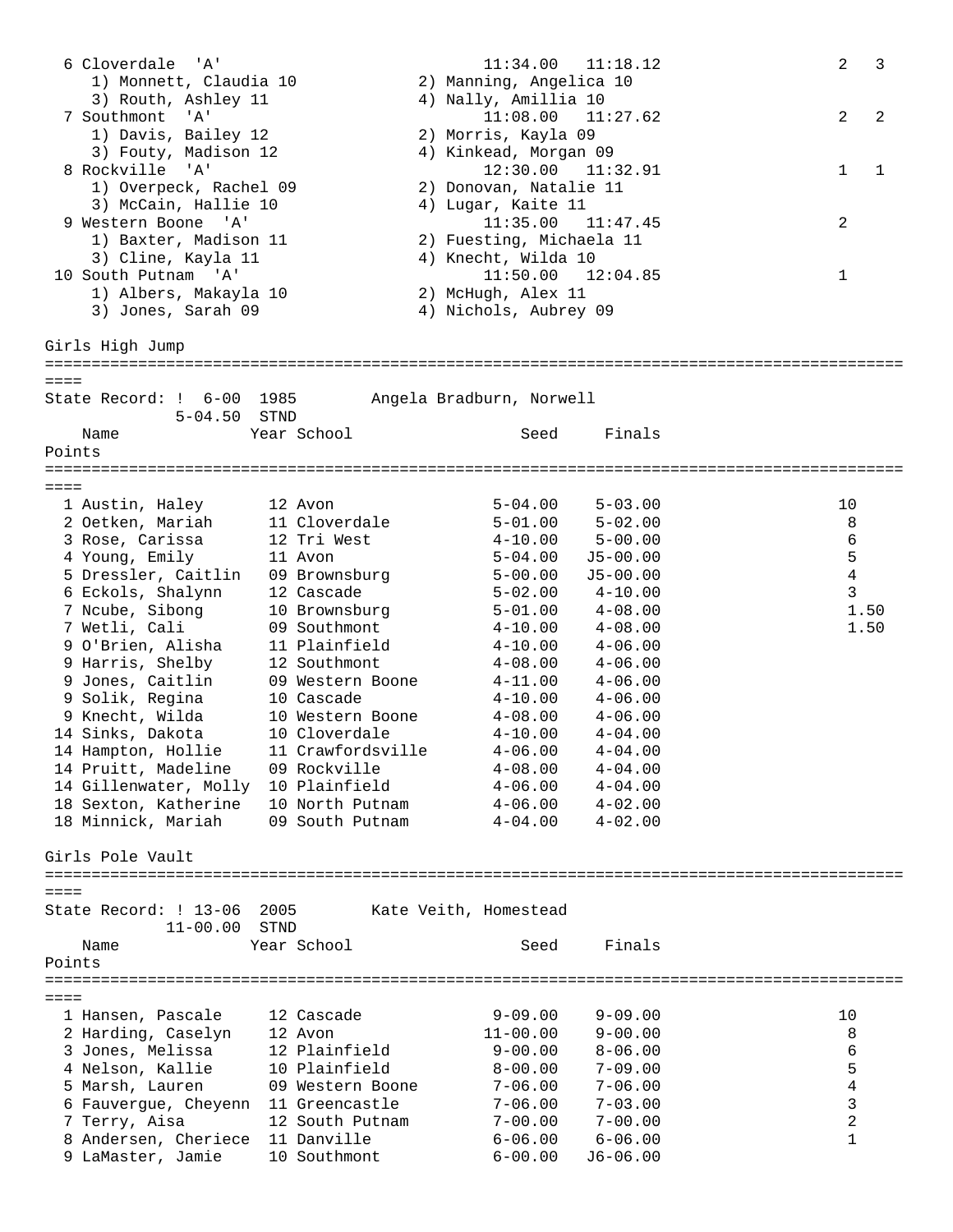| 10 Jones, Cameron                                                | 12 Western Boone  | $J6 - 06.00$<br>$6 - 06.00$   |    |
|------------------------------------------------------------------|-------------------|-------------------------------|----|
| 11 Wirth, Chelsea                                                | 10 Southmont      | $7 - 00.00$<br>$6 - 00.00$    |    |
| 11 Leopard, Savanah                                              | 10 Cascade        | $6 - 00.00$                   |    |
| 11 Humphreys, Olivia                                             | 11 Greencastle    | $6 - 00.00$<br>$6 - 06.00$    |    |
| -- Hall, Elissa                                                  | 12 Brownsburg     | $9 - 00.00$<br>NH             |    |
| -- Read, Bri                                                     | 11 Avon           | $8 - 06.00$<br>ΝH             |    |
| -- Cherry, Mikayla                                               | 11 South Putnam   | $6 - 06.00$<br>ΝH             |    |
|                                                                  |                   |                               |    |
| Girls Long Jump                                                  |                   |                               |    |
|                                                                  |                   |                               |    |
| State Record: ! 20-04 1986<br>17-02.75                           | STND              | Tonya Sedwick, Jeffersonville |    |
| Name                                                             | Year School       | Prelims<br>Seed               |    |
|                                                                  |                   |                               |    |
| Preliminaries                                                    |                   |                               |    |
| 1 Richardson, Alexa                                              | 10 Southmont      | $15 - 08.00$<br>$15 - 05.00q$ |    |
| 2 Lebo, Abby                                                     | 12 Avon           | $16 - 00.00$<br>$15 - 00.50q$ |    |
| 3 Fleming, Briscney                                              | 12 Avon           | $14 - 10.50q$<br>$16 - 08.00$ |    |
| 4 Johnson, Carissa                                               | 10 Greencastle    | $14 - 08.50q$<br>$13 - 10.50$ |    |
| 5 Charles, Lena                                                  | 09 Plainfield     | $16 - 00.00$<br>$14 - 07.50q$ |    |
| 6 Price, Kara                                                    | 11 Southmont      | $15 - 08.00$<br>$14 - 06.50q$ |    |
| 7 Devney, Kerry                                                  | 11 Brownsburg     | $14 - 02.50q$<br>$15 - 03.00$ |    |
| 8 Crouch, Teri                                                   | 12 Tri West       | $14 - 00.00q$<br>$15 - 05.00$ |    |
| 9 Mitchell, Baylee                                               | 09 Western Boone  | $15 - 06.00$<br>$13 - 11.00q$ |    |
| 10 Eckols, Shalynn                                               | 12 Cascade        | $15 - 02.00$<br>$J13 - 11.00$ |    |
| 11 Healey, Audrey                                                | 10 North Putnam   | $14 - 08.00$<br>$J13 - 11.00$ |    |
| 12 Hampton, Hollie                                               | 11 Crawfordsville | $13 - 08.00$<br>$13 - 01.00$  |    |
| 13 McCain, Hallie                                                | 10 Rockville      | $14 - 10.00$<br>$13 - 05.50$  |    |
|                                                                  | 11 Plainfield     |                               |    |
| 14 Fisher, Lesley                                                |                   | $15 - 03.00$<br>$13 - 04.50$  |    |
| 15 Gruener, Taylor                                               | 10 Cloverdale     | $14 - 11.00$<br>$13 - 02.00$  |    |
| 16 Berling, Kayla                                                | 12 Cascade        | $13 - 01.00$                  |    |
| 17 Lightner, Jordan                                              | 10 Tri West       | $15 - 06.00$<br>$12 - 11.00$  |    |
| 18 Bronger, Brooke                                               | 10 Brownsburg     | $12 - 06.00$<br>$13 - 11.00$  |    |
| 19 Robinson, Megan                                               | 12 North Putnam   | $13 - 06.00$<br>$12 - 05.00$  |    |
| 20 Devellen, Samantha                                            | 09 Cloverdale     | $13 - 05.00$<br>$12 - 00.00$  |    |
| 21 Baker, Steffany                                               | 11 South Putnam   | $9 - 05.00$                   |    |
| -- Hayes, Chauncey                                               | 11 South Putnam   | $12 - 00.00$<br>ND            |    |
| Girls Long Jump                                                  |                   |                               |    |
|                                                                  |                   | ===================           |    |
| $=$ $=$ $=$ $=$                                                  |                   |                               |    |
| State Record: ! 20-04 1986                                       |                   | Tonya Sedwick, Jeffersonville |    |
| $17 - 02.75$                                                     | STND              |                               |    |
| Name                                                             | Year School       | Prelims<br>Finals             |    |
| Points                                                           |                   |                               |    |
|                                                                  |                   |                               |    |
| $== == =$                                                        |                   |                               |    |
| Finals                                                           |                   |                               |    |
| 1 Richardson, Alexa                                              | 10 Southmont      | $15 - 05.00$<br>15-08.50      | 10 |
| 2 Lebo, Abby                                                     | 12 Avon           | $15-00.50$ $15-06.50$         | 8  |
| 3 Price, Kara                                                    | 11 Southmont      | $14-06.50$ $14-11.00$         | 6  |
|                                                                  |                   | $14-10.50$ $14-10.50$         | 5  |
| 4 Fleming, Briscney 12 Avon<br>5 Johnson, Carissa 10 Greencastle |                   |                               |    |
|                                                                  |                   | $14-08.50$ $14-08.50$         | 4  |
| 6 Mitchell, Baylee                                               | 09 Western Boone  | $13 - 11.00$ $14 - 08.00$     | 3  |
| 7 Charles, Lena                                                  | 09 Plainfield     | $14-07.50$ $14-07.50$         | 2  |
| 8 Devney, Kerry 11 Brownsburg                                    |                   | $14-02.50$ $14-02.50$         | 1  |
| 9 Crouch, Teri                                                   | 12 Tri West       | $14 - 02.00$<br>14-00.00      |    |
| Girls Shot Put                                                   |                   |                               |    |
| ===============<br>State Record: ! 49-07 1999                    |                   | Stacy Martin, Edgewood        |    |
| $40 - 10.50$                                                     | STND              |                               |    |
| Name                                                             | Year School       | Prelims<br>Seed               |    |
|                                                                  |                   |                               |    |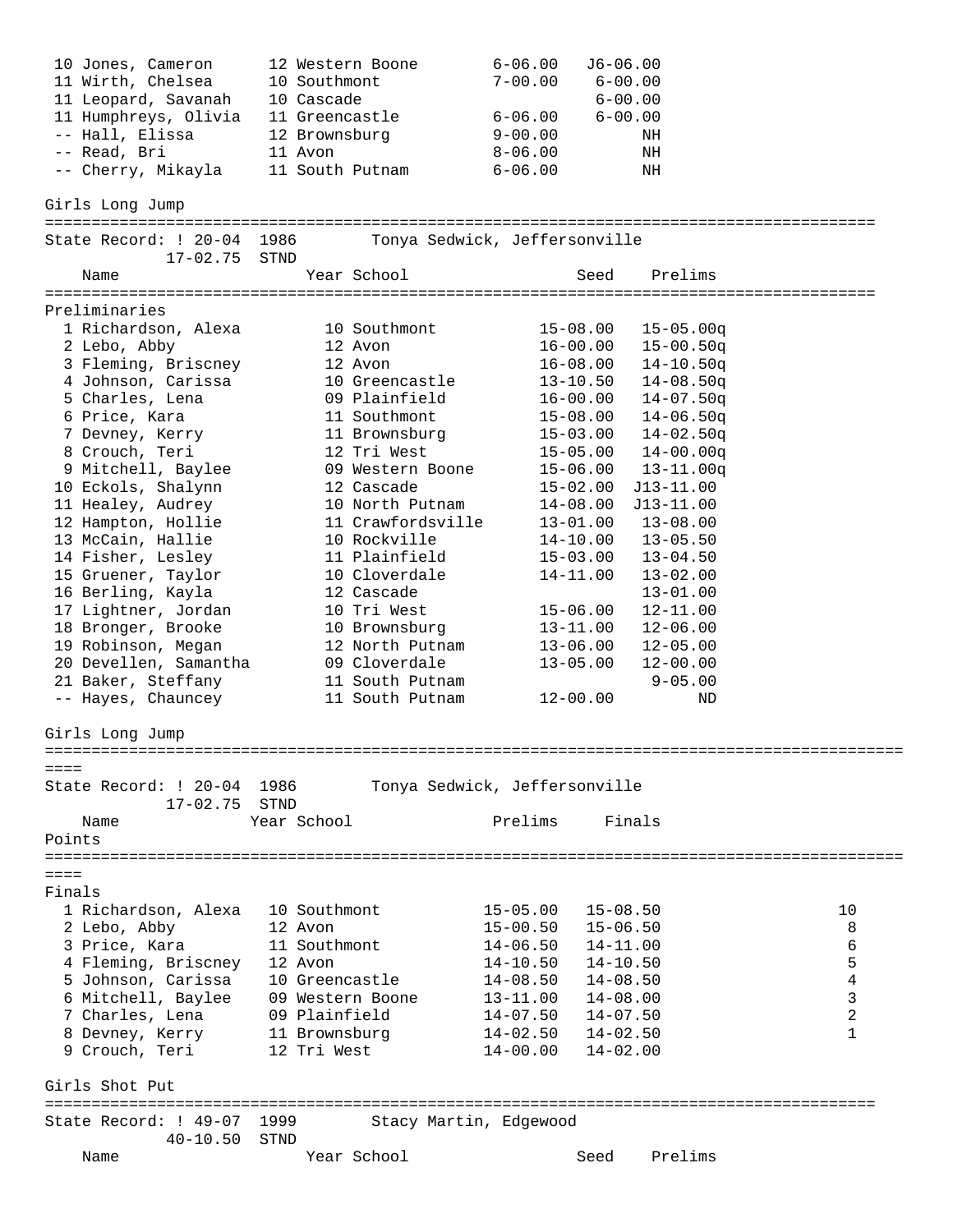========================================================================================= Preliminaries 1 Carter, Carlynn 12 Avon 42-04.25 38-05.00q 2 Lucas, Sam 10 North Putnam 35-08.50 37-08.50q 3 Parker, Cassie 12 Southmont 35-02.00 34-05.50q 4 Penturf, Stephanie 11 Greencastle 35-06.00 33-05.50q 5 Bestmann, Zoe 11 Avon 32-04.50 32-08.50q 6 Amis, Braden 12 Greencastle 33-08.50 32-03.00q 7 Pearcy, Jody 12 Plainfield 35-05.00 32-00.00q 8 Fox, Hilary 12 Cascade 31-09.00 31-11.00q 9 Mahurin, Elizabeth 12 Rockville 33-05.00 31-09.50q 10 Ott, Paxton 11 Cascade 30-04.00 31-00.00 11 Miller, Morgan 12 Brownsburg 33-09.00 30-07.00 12 Shearer, Carlie 10 North Putnam 29-05.00 30-05.00 13 Jones, Sara 09 Crawfordsville 32-08.00 30-03.00 14 Byrd, Emily 11 Plainfield 32-05.00 28-09.00 15 Roberson, Tasha 10 Brownsburg 32-11.00 28-08.00 16 Crouch, Teri 12 Tri West 29-00.00 28-04.00 17 Searles, Kelsey 12 South Putnam 30-00.00 27-09.50 18 Totheroh, Emily 10 Crawfordsville 28-00.00 27-01.00 19 McHugh, Alex 11 South Putnam 27-00.00 26-06.00 20 Bumgardner, Emily 12 Rockville 27-02.00 25-10.00 21 Baird, Justice 10 Cloverdale 25-05.00 25-09.00 22 Leisch, Courtney 10 Danville 26-09.00 25-06.50 23 Sears, Lexi 11 Western Boone 26-05.00 24-10.50 24 Beyer, Britta 10 Western Boone 28-08.00 24-08.50 25 Trapp, Mandy 12 Tri West 25-00.00 24-05.00 26 Thomas, Lacey 11 Danville 23-06.00 22-10.50 27 Cheatham, Kayla 10 Cloverdale 24-02.00 22-01.00 Girls Shot Put ============================================================================================ ==== State Record: ! 49-07 1999 Stacy Martin, Edgewood 40-10.50 STND Name Year School Prelims Finals Points ============================================================================================ ==== Finals 1 Carter, Carlynn 12 Avon 38-05.00 42-00.00 STND 10 2 Lucas, Sam 10 North Putnam 37-08.50 37-08.50 8 3 Penturf, Stephanie 11 Greencastle 33-05.50 34-09.00 6 4 Parker, Cassie 12 Southmont 34-05.50 34-07.50 5 5 Bestmann, Zoe 11 Avon 32-08.50 32-08.50 4 6 Amis, Braden 12 Greencastle 32-03.00 32-07.50 3 7 Mahurin, Elizabeth 12 Rockville 31-09.50 32-03.50 2 8 Pearcy, Jody 12 Plainfield 32-00.00 32-00.00 1 9 Fox, Hilary 12 Cascade 31-11.00 31-11.00 Girls Discus Throw ========================================================================================= State Record: ! 165-04 1999 Stacy Martin, Edgewood 127-06 STND Name Year School Seed Prelims ========================================================================================= Preliminaries 1 Carter, Carlynn 12 Avon 135-11 126-07.00q 2 Pearcy, Jody 12 Plainfield 108-09 100-00.00q 3 Fox, Hilary 12 Cascade 112-01 98-08.00q 4 Amis, Braden 12 Greencastle 96-07 96-07.00q 5 Welch, Kathryn 10 North Putnam 100-06 96-06.00q 6 Carr, Ryne 12 Brownsburg 103-00 89-08.00q